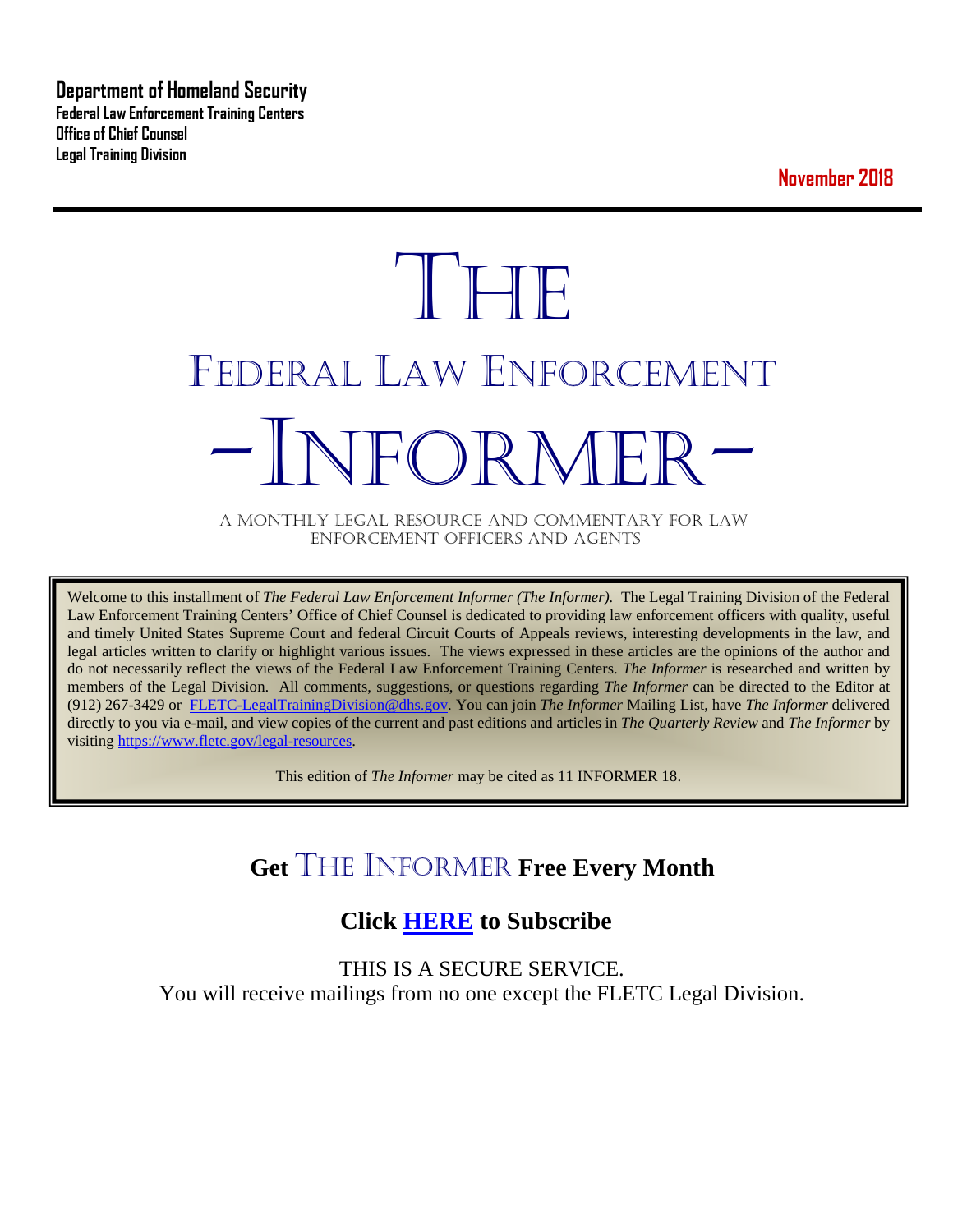# **The Informer – November 2018**

## **Case Summaries**

### **[Circuit Courts of Appeals](#page-5-0)**

#### **[First Circuit](#page-5-1)**

**Conlogue v. Hamilton:** Whether a police officer was entitled to qualified immunity in a lawsuit alleging an excessive use of force for shooting and killing the plaintiff's husband............**[6](#page-5-2)**

#### **[Second Circuit](#page-6-0)**

United States v. Fiseku: Whether handcuffing the defendant during a Terry stop transformed the stop into a de facto arrest without probable cause in violation of the Fourth Amendment...........**[7](#page-6-1)**

#### **[Third Circuit](#page-7-0)**

**United States v. De Castro:** Whether the defendant was seized under the Fourth Amendment when an officer asked the defendant to remove his hands from his pockets.................**[8](#page-7-1)**

#### **[Fifth Circuit](#page-8-0)**

**United States v. Contreras:** Whether the defendant had a reasonable expectation of privacy in his physical address as contained in the records of his internet service provider..............**[9](#page-8-1)**

#### **[Sixth Circuit](#page-9-0)**

**Wilkerson v. City of Akron:** Whether police officers were entitled to qualified immunity in a lawsuit alleging several Constitutional violations after an officer shot and killed a fleeing suspect during a Terry stop.................................................................................................**[10](#page-9-1)**

**United States v. Cleveland:** Whether the execution of a search warrant authorizing the off-site digital extraction of data from the defendant's cell phone occurred on the date the government shipped the cell phone to the laboratory for analysis or on the date the laboratory extracted evidence from the phone.................................................................................................**[11](#page-10-0)**

#### **[Seventh](#page-11-0) Circuit**

**United States v. Lopez:** Whether officers established reasonable suspicion to stop and then frisk the defendant and whether the defendant's consent to search was voluntary..................**[12](#page-11-1)**

#### **[Eighth Circuit](#page-12-0)**

**Karels v. Storz:** Whether a police officer was entitled to qualified immunity in a lawsuit alleging an excessive use of force after the officer slammed the plaintiff to the ground while arresting her....................................................................................................................................**[13](#page-12-1)**

**Zubrod v. Hoch:** Whether police officers were entitled to qualified immunity in a lawsuit alleging an excessive use of force after a suspect died after being repeatedly tased by an officer...**[15](#page-14-0)**

♦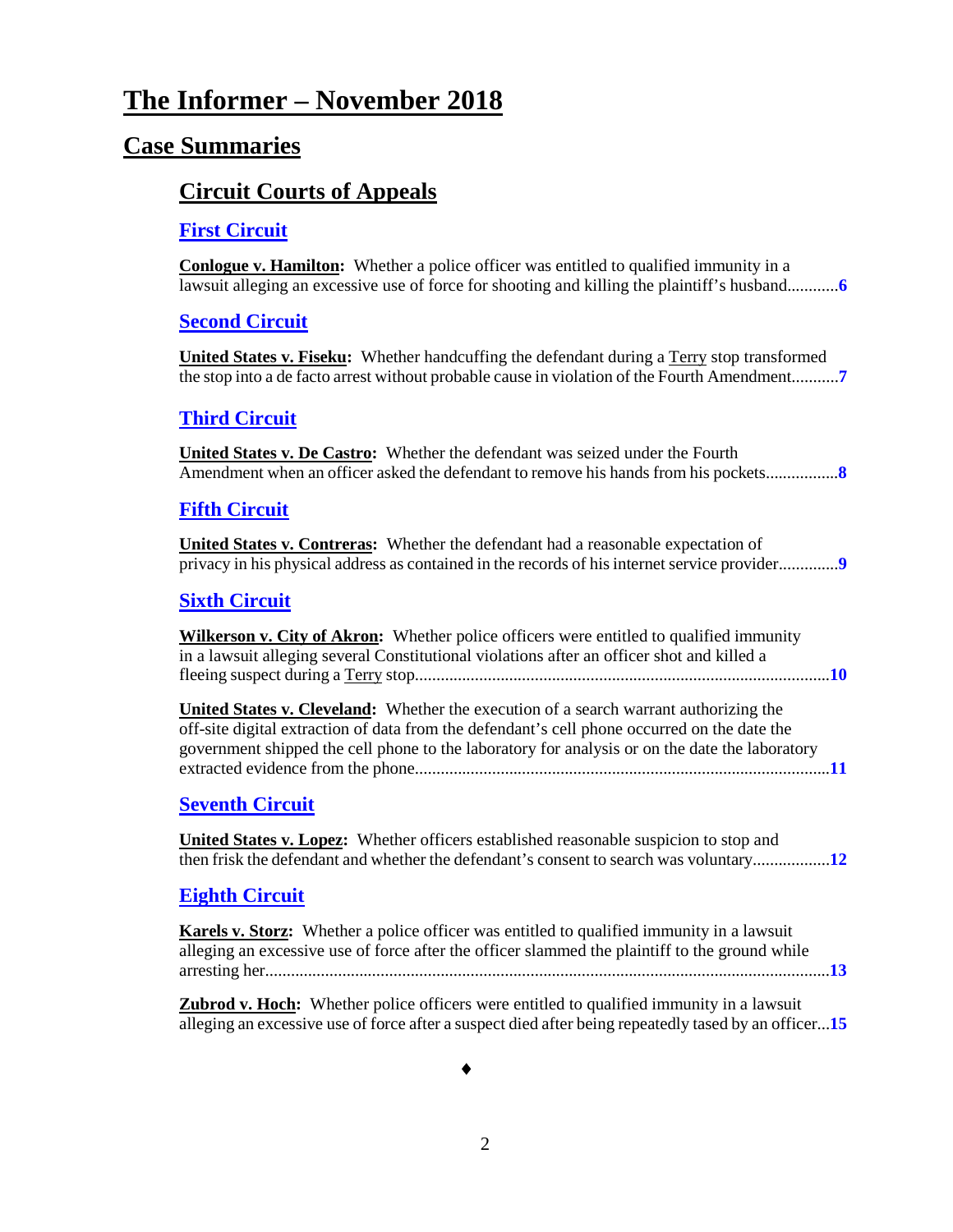#### **1. Understanding the Inventory Search (1-hour)**

Presented by John Besselman, Senior Advisor for Training, Office of Chief Counsel, Federal Law Enforcement Training Centers, Glynco, Georgia. [\(John.Besselman@fletc.dhs.gov\)](mailto:John.Besselman@fletc.dhs.gov)

The inventory search is an effective means for government agencies to protect themselves from dangers, real or imagined. This little corner of the Fourth Amendment search warrant exception arena includes some straightforward and simple rules. This webcast is designed to make sure agencies that seize personal items know what those rules are and why they exist. A training certificate will be available at the conclusion of the presentation.

**Tuesday December 4, 2018: 10:30 am Eastern / 9:30am Central / 8:30 am Mountain / 7:30 am Pacific** 

**To participate in this webinar: [https://share.dhs.gov/occ\\_inventories/](https://share.dhs.gov/occ_inventories/)**

#### ♦

#### **2. History of Indian Law (1-hour)**

Presented by Robert Duncan, Attorney-Advisor/Senior Instructor, Federal Law Enforcement Training Centers, Artesia, New Mexico. [\(robert.duncan@fletc.dhs.gov\)](mailto:robert.duncan@fletc.dhs.gov)

There are three sovereign entities in the United States – federal, state, and tribal. Tribal governments are unique among the three as they possess a separate sovereignty that has never been formally incorporated into the American constitutional framework. The discussion of "Indian" and "non-Indian" concepts as matters of political recognition distinguishable from racial, genetic, cultural, or ethnic identity and are especially important in light of public interest as well as upcoming Supreme Court cases involving Indian Country Criminal Jurisdiction. This webinar will discuss the history behind recognition through political status—especially in criminal jurisdiction—and why concepts unique to Indian law exist in a historical context.

**Wednesday December 5, 2018: 3pm Eastern / 2pm Central / 1pm Mountain / 12 pm Pacific**

**To participate in this webinar: <https://share.dhs.gov/artesia>**

#### ♦

#### **3. Eyewitness Identification (1-hour)**

Presented by Patrick Walsh and Paul Sullivan, Attorney-Advisors/Branch Chiefs, Federal Law Enforcement Training Centers, Glynco, Georgia. [\(patrick.walsh@fletc.dhs.gov\)](mailto:patrick.walsh@fletc.dhs.gov)

Line-ups, Show-ups and Photo Arrays: Learn all about the law on when and how to do a photo identification, an in person line-up, or even a show up. This webinar will discuss the basics and intricacies of eye witness identification. How do you do it right? And, what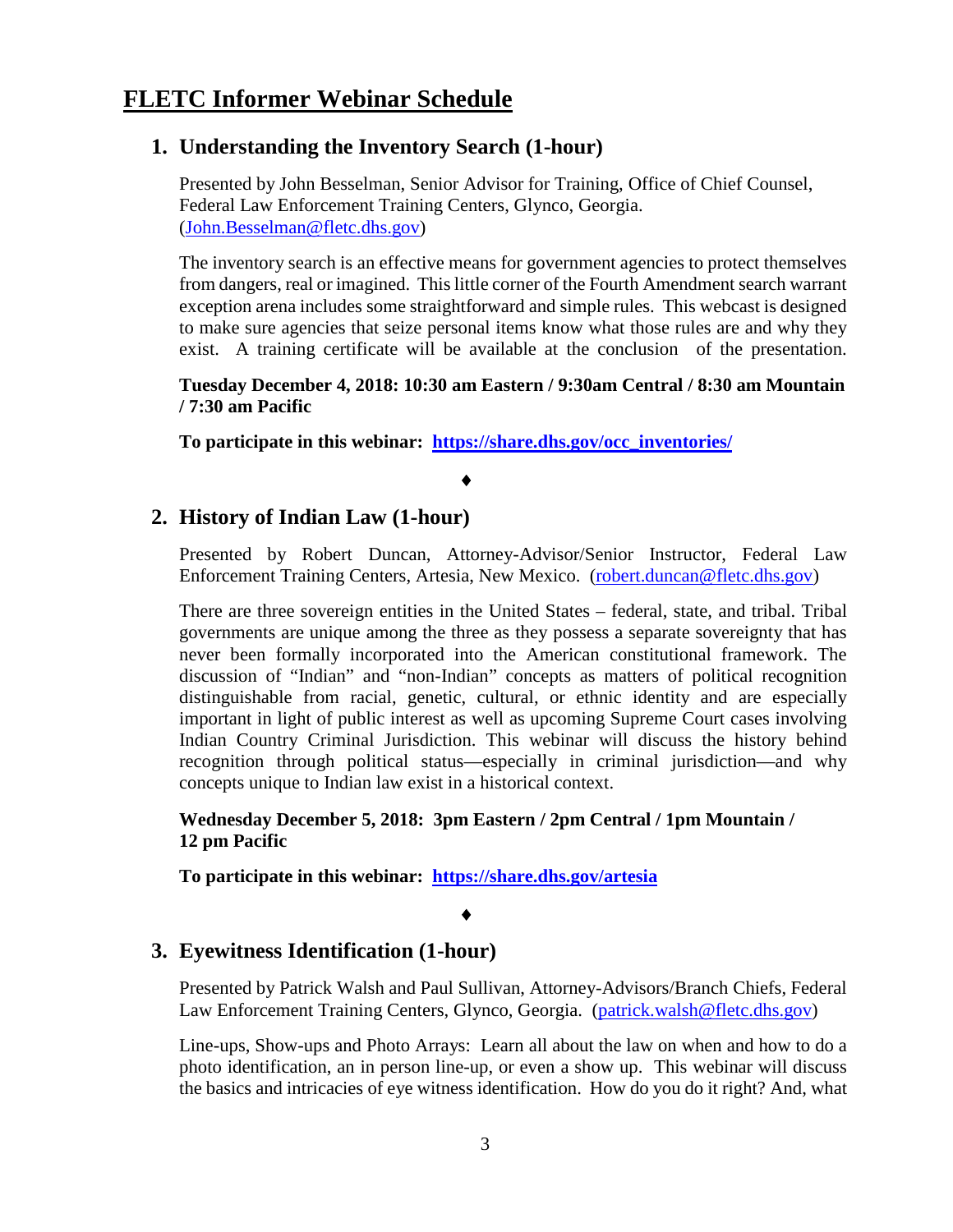happens if a court determines you did it wrong? Listen in for everything you ever wanted to know about eye witness identification at the precinct, on the street, and in the courtroom.

**Wednesday December 5, 2018: 10:30 am Eastern / 9:30am Central / 8:30 am Mountain / 7:30 am Pacific** 

**and**

**Monday December 17, 2018: 3pm Eastern / 2pm Central / 1pm Mountain / 12 pm Pacific**

**To participate in this webinar on either date: https://share.dhs.gov/walsh/**

#### ♦

#### **4. The Law of Drones in the United States (2-hours)**

Presented by Robert H. Cauthen, Senior Attorney-Advisor, Federal Law Enforcement Training Centers, Glynco, Georgia. [\(robert.cauthen@fletc.dhs.gov\)](mailto:robert.cauthen@fletc.dhs.gov)

This webinar will cover current federal and state laws governing the use of drones by law enforcement and public safety agencies.

#### **Thursday December 6, 2018: 2:30 pm Eastern / 1:30 pm Central / 12:30 pm Mountain / 11:30 am Pacific**

To participate in this webinar: **<https://share.dhs.gov/drones/>**

#### ♦

#### **5. The United States Constitution – Part 1 (1-hour)**

Presented by Henry McGowen, Attorney-Advisor/Senior Instructor, Federal Law Enforcement Training Centers, Artesia, New Mexico. [\(henry.mcgowen@fletc.dhs.gov\)](mailto:henry.mcgowen@fletc.dhs.gov)

There is a lot of discussion in criminal law about what is constitutional and what is not. Both criminal prosecutions and civil cases of officer liability rest on whether an officer acted in accordance with the Constitution. But how well do we understand these legal principles and where they came from? If we know *why* we have the laws we do then we can better understand *what* we are to do. Law enforcement officers are the guardians of the republic at home, which is not an easy job. If we don't understand why we have a republic and the vital role of law enforcement in balancing the interests of society with privacy of the individual, then that job will be a lot harder to do well. In Part 1 of this new series we will look at what gave birth to the kind of country we have and what kind of legal framework was needed for it; i.e. the U.S. Constitution.

#### **Wednesday December 12, 2018 – 3:00 p.m. Eastern / 2:00 p.m. Central / 1:00 p.m. Mountain / 12 p.m. Pacific**

**To participate in this webinar: <https://share.dhs.gov/artesia>**

♦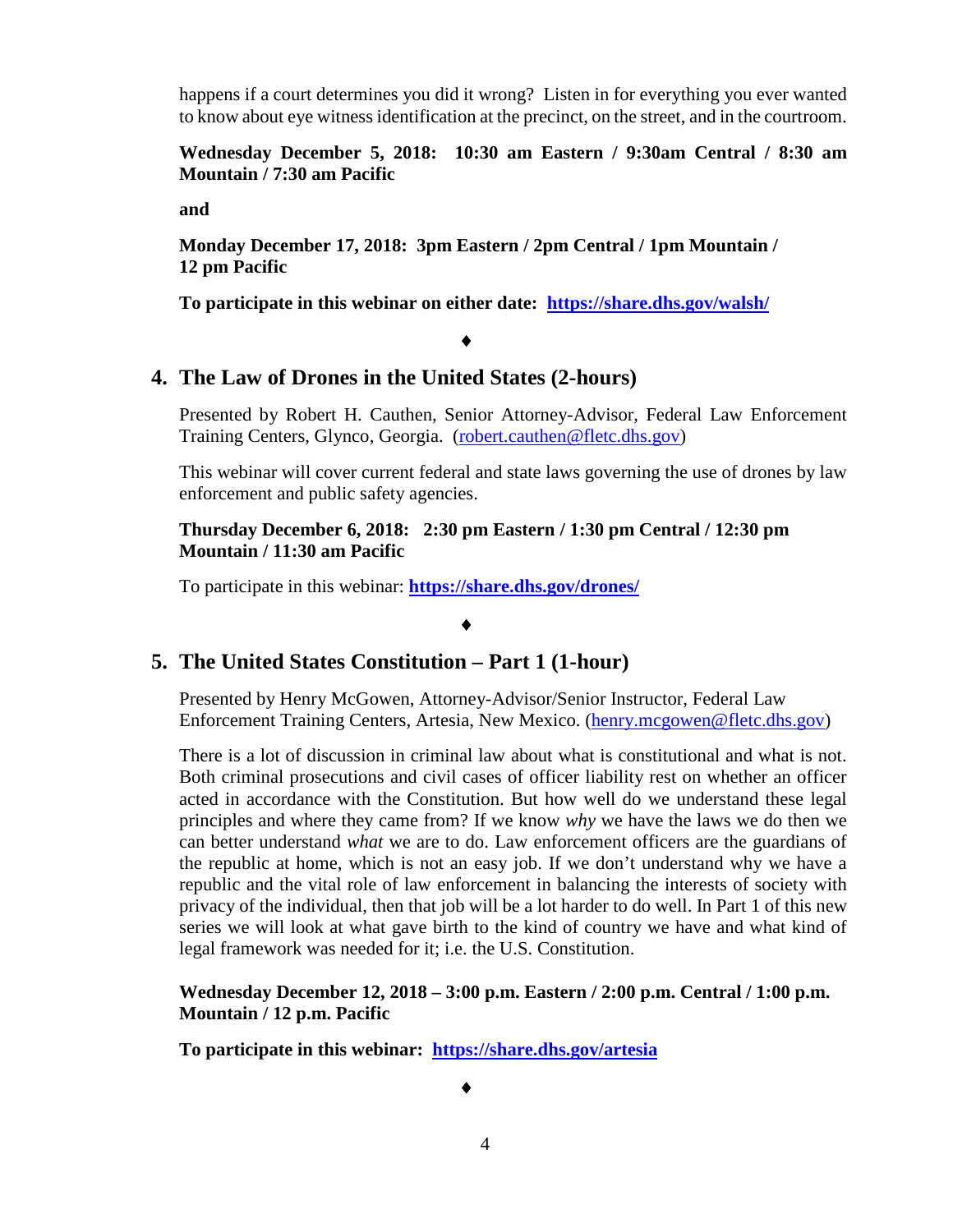#### **6. Legal Issues in Drone Countermeasures (1 ½ -hours)**

Presented by Robert H. Cauthen, Senior Attorney-Advisor, Federal Law Enforcement Training Centers, Glynco, Georgia. [\(robert.cauthen@fletc.dhs.gov\)](mailto:robert.cauthen@fletc.dhs.gov)

This webinar will cover the broad array of legal issuesimplicated by the detection, tracking and interdiction of drones by law enforcement, including jurisdiction, the Fourth Amendment, use of force, wiretapping and other digital interception statutes, potential civil liability, and the FAA Reauthorization Act of 2018 and Preventing Emerging Threats Act of 2018.

#### **Monday December 17, 2018: 10:30 am Eastern / 9:30am Central / 8:30 am Mountain / 7:30 am Pacific**

**To participate in this webinar: <https://share.dhs.gov/dronecountermeasures/>**

#### ♦

#### **To Participate in a FLETC Informer Webinar**

- **1.** Click on the link to access the Homeland Security Information Network (HSIN).
- **2.** If you have a HSIN account, enter with your login and password information.
- **3.** If you do not have a HSIN account, click on the button next to "Enter as a Guest."
- **4.** Enter your name and click the "Enter" button.
- **5.** You will now be in the meeting room and will be able to participate in the event.
- **6.** Even though meeting rooms may be accessed before an event, there may be times when a meeting room is closed while an instructor is setting up the room.
- **7. If you experience any technical issues / difficulties during the login process, please call our audio bridge line at (877) 446-3914 and enter participant passcode 232080 when prompted.**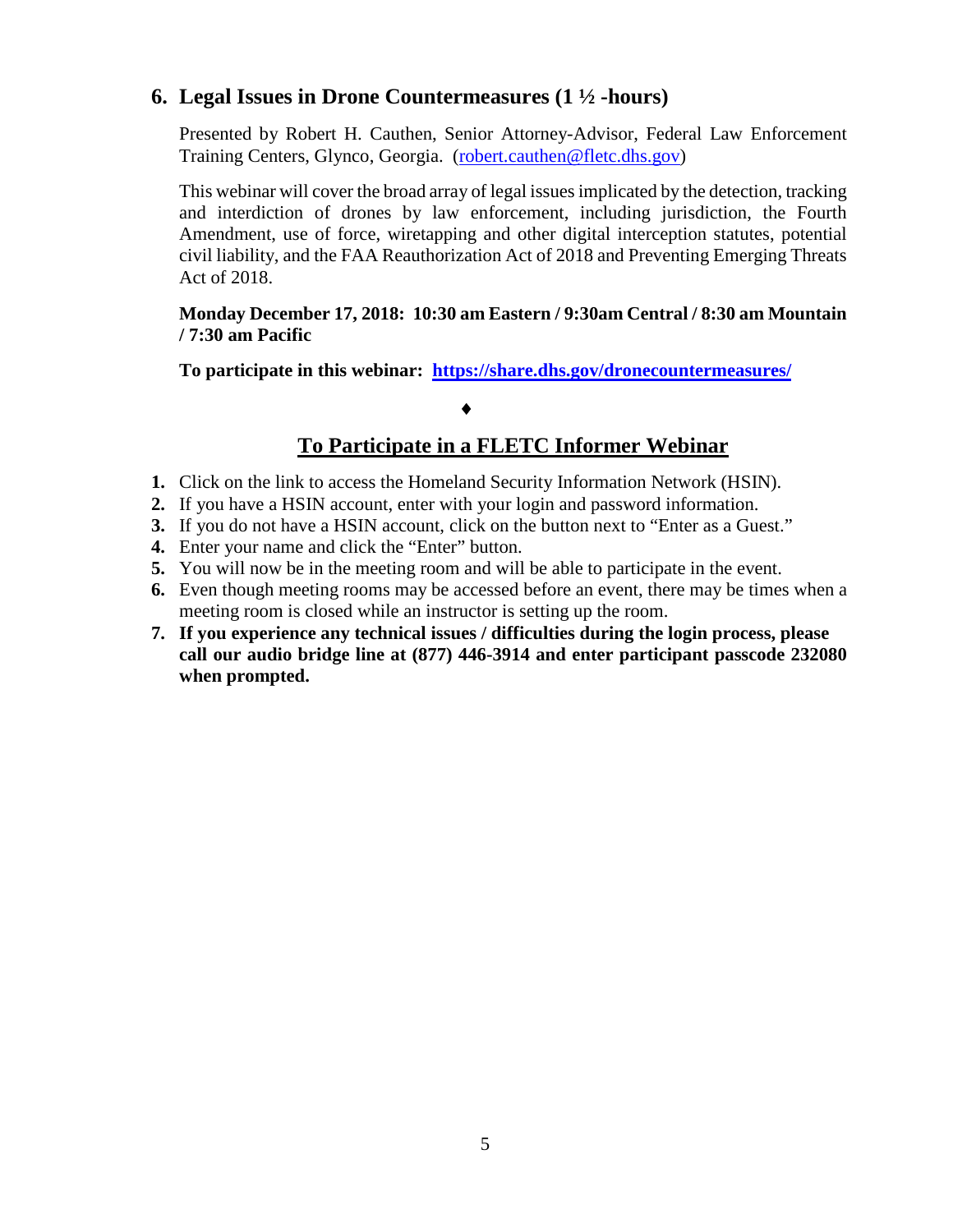# CASE SUMMARIES

# Circuit Courts of Appeal

# <span id="page-5-1"></span><span id="page-5-0"></span>**First Circuit**

#### <span id="page-5-2"></span>**Conlogue v. Hamilton, 2018 U.S. App. LEXIS 28673 (1st Cir. ME Oct. 11, 2018)**

On August 3, 2014, Dana Rae Conlogue called 911 and reported that her husband, Lewis Conlogue, had gotten out of their parked vehicle, put a gun to his head, and threatened to commit suicide. Police officers responded to the scene, positioning themselves approximately two hundred feet away from Conlogue. Sgt. Hamilton, a member of the state police's tactical team who had been trained in the use of deadly force in high-risk situations, arrived a short time later. From his vantage point, Sgt. Hamilton could not see the other officers but he learned of their positions from communications broadcast over a police radio. Sgt. Hamilton knew that Conlogue was brandishing a semi-automatic handgun.

Despite continued warnings to put down his weapon, Conlogue refused to comply. Instead, Conlogue displayed a fully loaded magazine, placed the magazine into his gun, and pointed it at a forty-five-degree angle over the heads of the police officers. Although the officers continued to order Conlogue to drop the weapon, he alternated between pointing the gun at his own head and pointing it in the direction of the officers at an angle of forty-five degrees. Sgt. Hamilton fired a single shot that struck and killed Conlogue, ending a three-and-a-half-hour standoff.

Conlogue's wife sued Sgt. Hamilton under 42 U.S.C. § 1983 claiming that he used excessive force in violation of the Fourth Amendment by shooting her husband. After the district court held that Sgt. Hamilton was entitled to qualified immunity, Conlogue appealed.

The First Circuit Court of Appeals noted that case law requires that two requirements be met before a police officer can lawfully use deadly force. First, the suspect must pose an immediate threat to police officers or others. Second, a police officer must warn the suspect, if feasible, that deadly force will be used against him.

In this case, the court concluded the undisputed facts made it clear that it was reasonable for Sgt. Hamilton to believe that Conlogue was an imminent threat to others and that Conlogue was repeatedly warned to drop his weapon. Consequently, the court held that Sgt. Hamilton was entitled to qualified immunity because under these circumstances Sgt. Hamilton reasonably perceived Conlogue to be an immediate threat, and no less drastic means could end the stand-off without further endangering the officer or others.

For the court's opinion: [https://cases.justia.com/federal/appellate-courts/ca1/17-2210/17-2210-](https://cases.justia.com/federal/appellate-courts/ca1/17-2210/17-2210-2018-10-11.pdf?ts=1539291605) [2018-10-11.pdf?ts=1539291605](https://cases.justia.com/federal/appellate-courts/ca1/17-2210/17-2210-2018-10-11.pdf?ts=1539291605)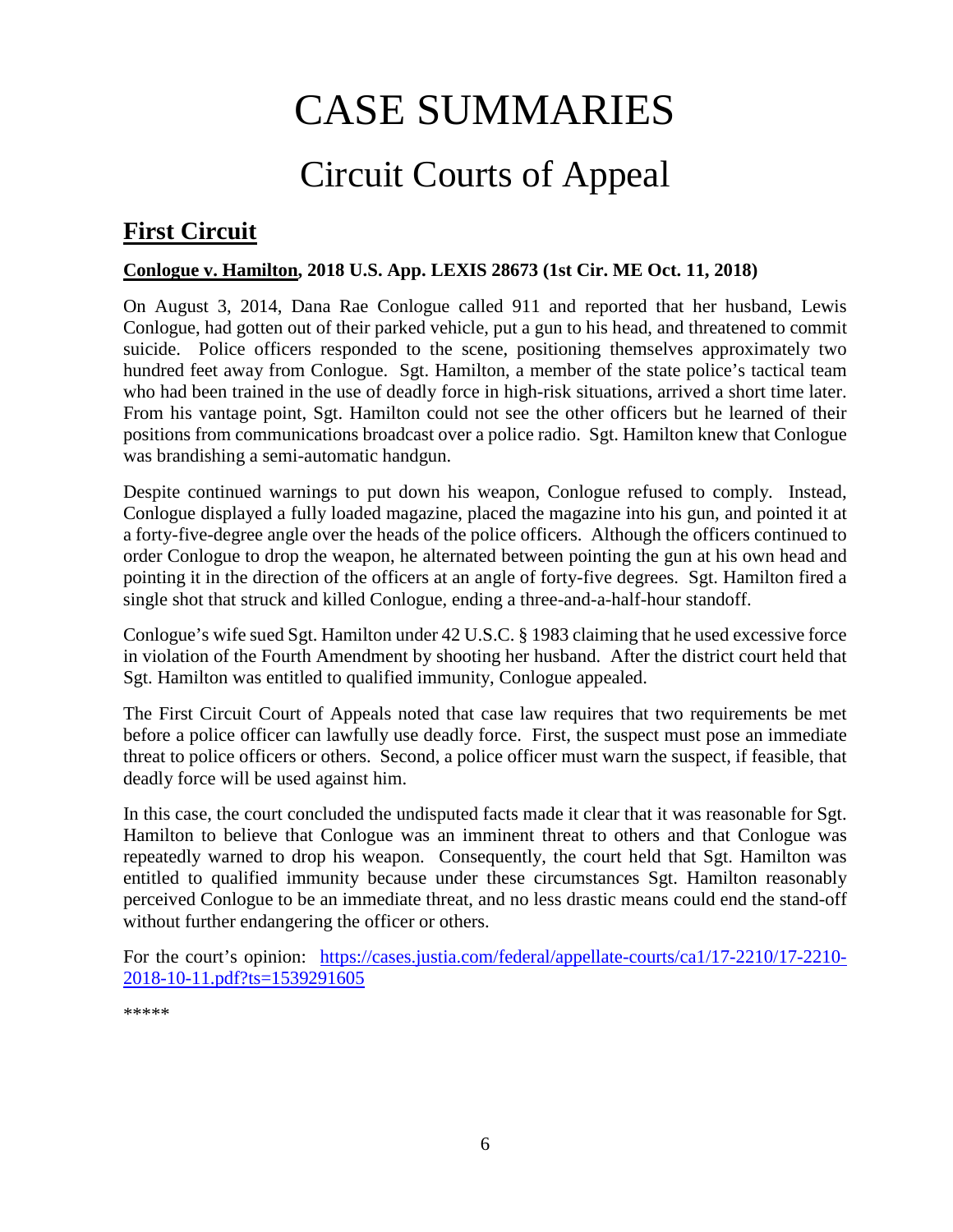# <span id="page-6-0"></span>**Second Circuit**

#### <span id="page-6-1"></span>**United States v. Fiseku, U. S. App. LEXIS 28102 (2d Cir. N.Y. Oct. 4, 2018)**

At approximately 1:15 a.m., a police officer in a marked patrol car saw a white Nissan Pathfinder stopped on a dirt pull-off in a remote, wooded area. The officer spoke to the driver, later identified as Sefedin Jajaga, who told the officer that his vehicle was having transmission trouble and he was waiting for a friend to arrive with a tow truck. Jajaga appeared to be the only person in the vehicle.

Less than five minutes later, the officer saw the Pathfinder driving on a nearby street, so he followed it. The officer saw the vehicle enter a parking lot and drive to the far corner of the lot. The officer parked nearby and saw Jajaga sitting in the driver's seat, a second person, later identified as Hughes, sitting in the passenger seat, and a third person, later identified as Bekim Fiseku, walking around the rear of the vehicle. At 1:25 a.m., the officer radioed for back-up, got out of his patrol car, and approached the Pathfinder.

The officer frisked Fiseku for weapons and then placed him in handcuffs. By this time, two other officers had arrived. The three officers ordered Jajaga and Hughes out of the Pathfinder, frisked them for weapons, and handcuffed them. The officers separated the three men, who gave conflicting stories as to why they were at the parking lot. At some point, Jajaga gave the officers consent to search the Pathfinder where the officers found items of clothing bearing New York Police Department insignia, a stun gun, walkie talkies, duct tape, and other items that led the officer to suspect that the three men were planning a robbery or home invasion. The officers' search was complete by 1:35 a.m., approximately ten-minutes after the first officer entered the parking lot.

The government charged Fiseku and Jajaga with conspiracy to commit Hobbs Act robbery in violation of 18 U.S.C. § 1951.

Fiseku pled guilty and admitted that he had conspired with the other men to rob a local narcotics trafficker. However, on appeal, Fiseku argued that the officer's use of handcuffs turned a valid Terry stop into a de facto arrest without probable cause, in violation of the Fourth Amendment.

The court recognized that during a Terry stop, officers are permitted to handcuff suspects when they have a reasonable basis to believe that the suspect poses a physical threat to the officer and handcuffing is the least intrusive means to protect against that threat. In this case, the court held that is was reasonable for the officer to handcuff Fiseku so he could safely turn his attention to the other two suspects in the vehicle and to the two arriving back-up officers. The court concluded that under the circumstances, handcuffing was a less intimidating and less dangerous means of ensuring officer safety than holding Fiseku at gunpoint. The court further held that the continued use of handcuffs during the ten-minute span before the officers established probable cause to arrest the men was reasonable.

For the court's opinion: [https://cases.justia.com/federal/appellate-courts/ca2/17-1222/17-1222-](https://cases.justia.com/federal/appellate-courts/ca2/17-1222/17-1222-2018-10-04.pdf?ts=1538663411) [2018-10-04.pdf?ts=1538663411](https://cases.justia.com/federal/appellate-courts/ca2/17-1222/17-1222-2018-10-04.pdf?ts=1538663411)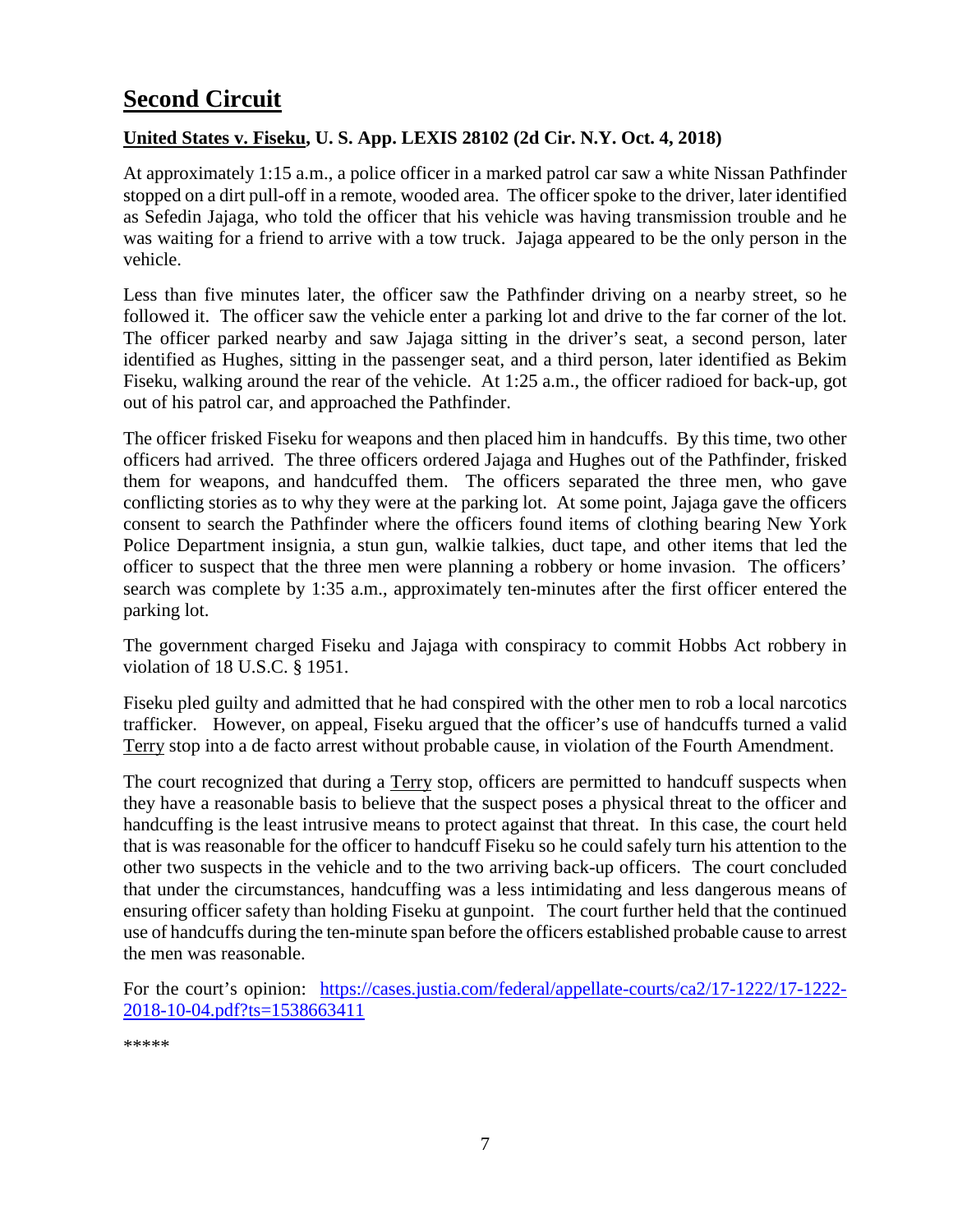# <span id="page-7-0"></span>**Third Circuit**

#### <span id="page-7-1"></span>**United States v. De Castro, 2018 U.S. App. LEXIS 27988 (3d Cir. PA Oct. 3, 2018)**

An anonymous person called 911 and reported that a Hispanic male was pointing a gun at juveniles outside a vacant flower shop. The suspect was reportedly wearing a gray shirt, gray pants, and a bucket hat. A police officer, who had been assigned to that area for approximately 13 years and knew about drug and firearm activity prevalent there, was dispatched a few minutes later. The officer stopped his cruiser approximately fifteen to twenty feet from De Castro and another person who were speaking outside of the vacant flower shop. De Castro was wearing a light gray bucket hat, a gray striped shirt, and gray camouflage pants.

As the officer exited his car and approached the men, De Castro turned toward the officer. At a distance of approximately five to ten feet, the officer used a polite, conversational, and nonthreatening tone to ask De Castro if he would remove his hands from his pockets. When De Castro removed his hands from his pockets, the officer saw a green pistol grip protruding from his pants pocket. The officer then removed a loaded firearm from De Castro's pocket. When asked if he had identification or a permit to carry the firearm, De Castro replied that he had neither, but that he had a passport from the Dominican Republic. The officer handcuffed De Castro, frisked him, and found a loaded magazine in De Castro's pocket that matched the firearm. The officer arrested De Castro.

The government charged De Castro with being an alien in possession of a firearm.

De Castro filed a motion to suppress the evidence seized by the officer. De Castro argued that the officer seized him in violation of the Fourth Amendment when he asked De Castro to remove his hands from his pockets.

Police officers do not violate the Fourth Amendment by simply approaching a person in a public place and asking questions if the person is willing to listen. Police conduct rises to the level of a Fourth Amendment seizure only when an officer restrains a person's freedom of movement by physical force or a show of authority.

Here, the court held that the officer's request to De Castro to take his hands out of his pockets did not constitute a Fourth Amendment seizure. The court found that the officer made a polite and conversational request for De Castro to remove his hands from pockets, rather than an order for him to show his hands. In addition, the officer did not draw any weapons, threaten De Castro, or otherwise communicate to De Castro that he was not free to leave. The court concluded that it was reasonable for the officer to request that De Castro remove his hands form his pockets for the safety of himself and others. Finally, the court held that a reasonable person in De Castro's position would have felt free to ignore the officer's request and end the encounter.

For the court's opinion: [https://cases.justia.com/federal/appellate-courts/ca3/17-1901/17-1901-](https://cases.justia.com/federal/appellate-courts/ca3/17-1901/17-1901-2018-10-03.pdf?ts=1538586005) [2018-10-03.pdf?ts=1538586005](https://cases.justia.com/federal/appellate-courts/ca3/17-1901/17-1901-2018-10-03.pdf?ts=1538586005)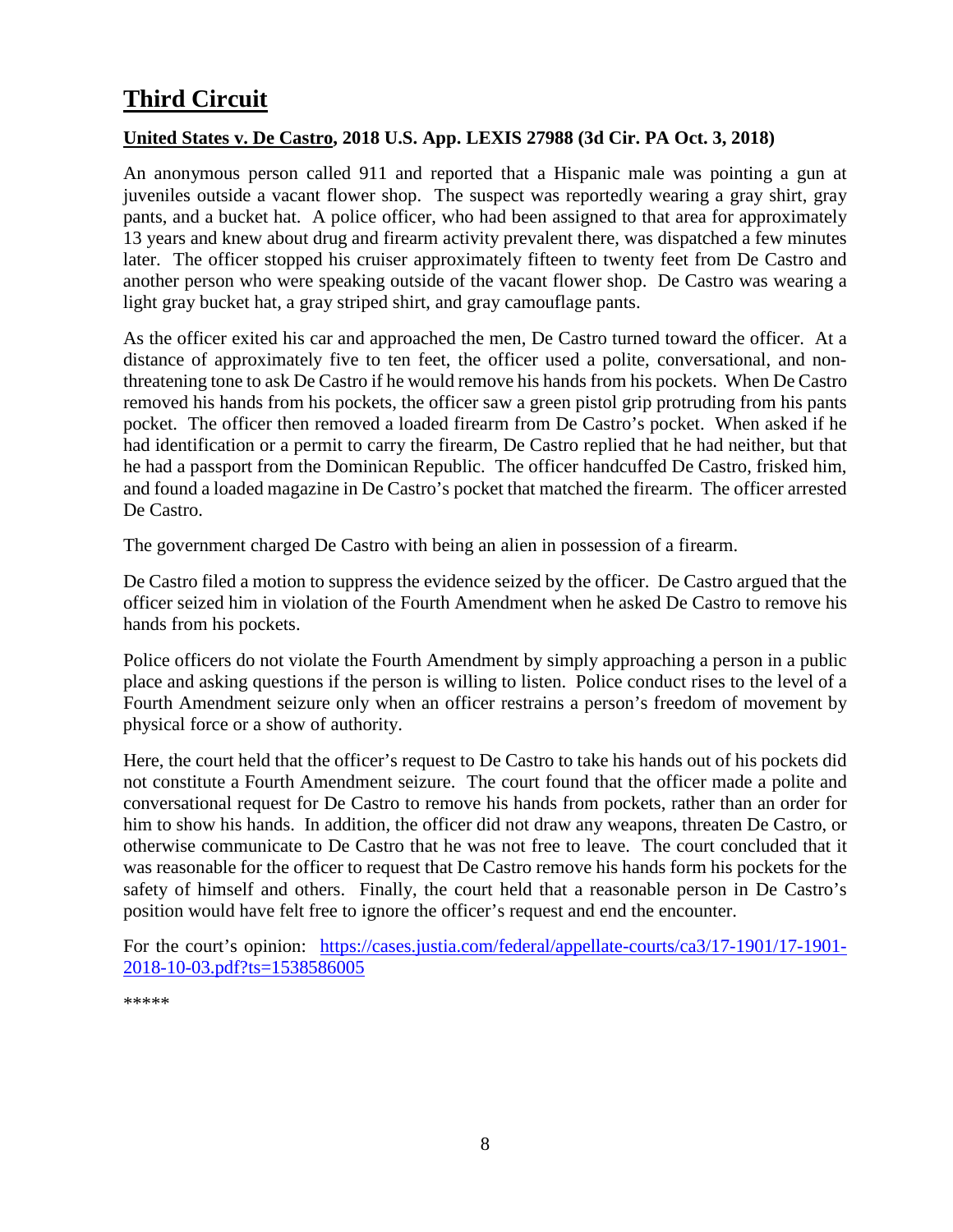# <span id="page-8-0"></span>**Fifth Circuit**

#### <span id="page-8-1"></span>**United States v. Contreras, 2018 U.S. App. LEXIS 27795 (5th Cir. TX Oct. 1, 2018)**

In April 2016, a federal agent discovered that a person identified via username as "alex2smith13" had uploaded sexually graphic images of young children to a group chat on Kik, a mobile messaging application. The investigation then revealed that "alex2smith13" had accessed Kik from an IP address assigned by Frontier Communications. In response to a grand jury subpoena, Frontier provided information to the government that indicated the IP address was registered to Saul Contreras, the defendant's father, at a residential address in Brownwood, Texas.

Federal agents obtained a warrant to search the Contreras home and seized the defendant's personal computer and external hard drive. The government subsequently charged Contreras with several child-pornography related offenses.

Contreras filed a motion to suppress the evidence seized by the agents. Contreras argued that he had a reasonable expectation of privacy in the family address as contained in Frontier's records; therefore, the government needed a search warrant to obtain Frontier's records which connected the suspect's IP address with the Contreras family residence.

In a series of cases dating back to 1976, the Supreme Court has held that "a person has no legitimate expectation of privacy in information . . . voluntarily turn[ed] over to third parties." In [Carpenter v. United States,](https://www.supremecourt.gov/opinions/17pdf/16-402_new_o75q.pdf) decided by the Supreme Court in 2018, the Court limited the "thirdparty" doctrine by refusing to extend the rule to cell-site records maintained by third-party service providers, as these records convey "a detailed and comprehensive record of a person's movements." However, the Court commented that the third-party doctrine continued to apply to "business records that might incidentally reveal location information," including telephone numbers and bank records.

In this case, the court held that the address information provided by Frontier fell within the scope of the third-party doctrine. Frontier's records revealed only that the suspect's IP address was associated with the Contreras' Brownwood residence. The court concluded that because these records had no bearing on any person's day-to-day movement, unlike the Carpenter case, Contreras lacked a reasonable expectation of privacy in that information.

Contreras also argued that the magistrate judge issued the search warrant without probable cause. Without deciding whether probable cause existed to issue the warrant, the court held that the warrant was valid under the good-faith exception to the exclusionary rule. The court found there were sufficient facts contained in the search warrant affidavit that made it objectively reasonable for the agents to believe that the warrant was valid.

For the court's opinion: [https://cases.justia.com/federal/appellate-courts/ca5/17-11271/17-](https://cases.justia.com/federal/appellate-courts/ca5/17-11271/17-11271-2018-10-01.pdf?ts=1538415031) [11271-2018-10-01.pdf?ts=1538415031](https://cases.justia.com/federal/appellate-courts/ca5/17-11271/17-11271-2018-10-01.pdf?ts=1538415031)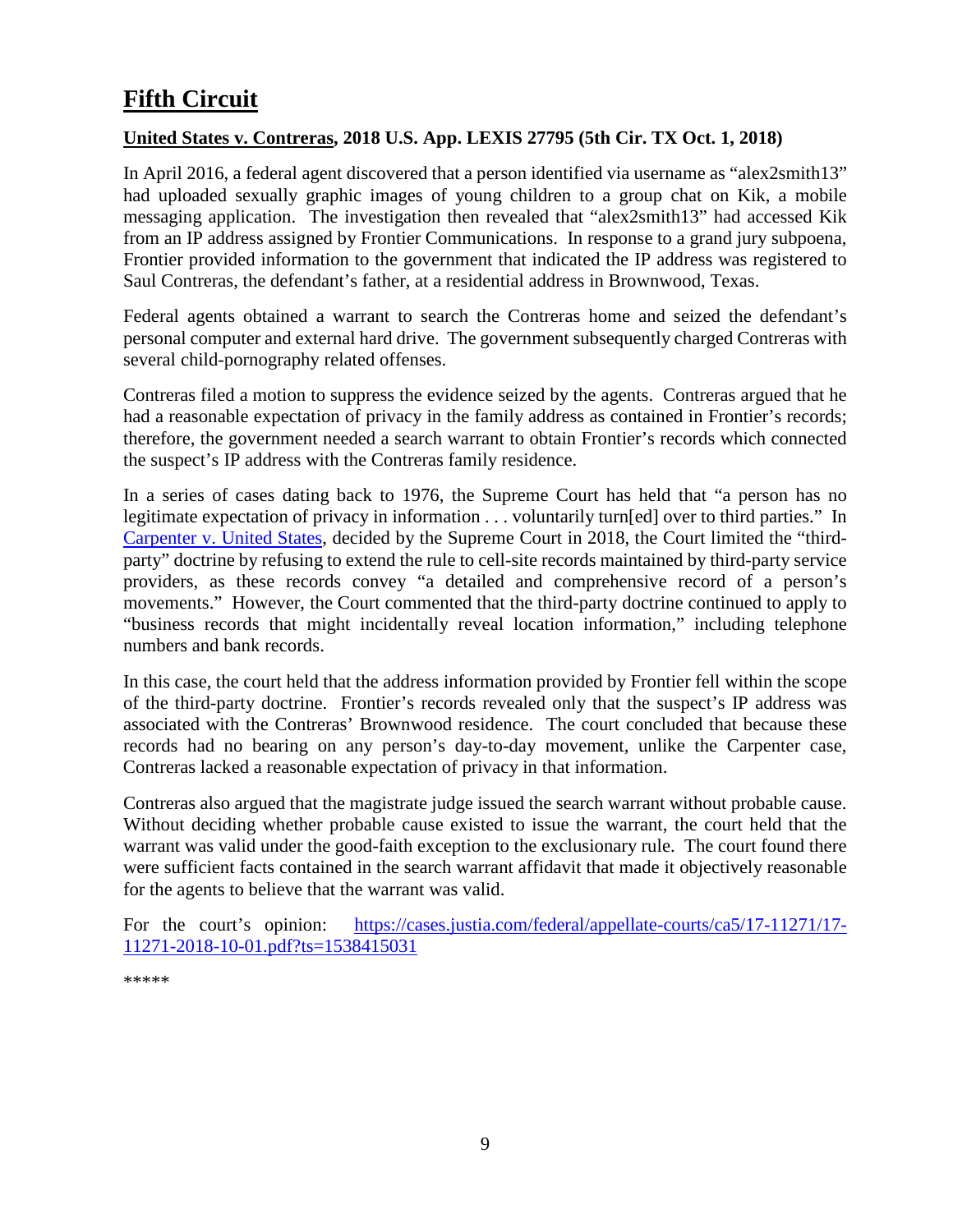# <span id="page-9-0"></span>**Sixth Circuit**

#### <span id="page-9-1"></span>**Wilkerson v. City of Akron, 2018 U.S. App. LEXIS 28934 (6th Cir. OH Oct. 15, 2018)**

An off-duty police officer saw two men standing in his driveway and then a few minutes later, saw the men standing in his neighbor's driveway. The officer suspected the men might be casing houses to burglarize, as there had been several recent break-ins in the neighborhood. The officer called Akron police dispatch and requested that an officer check on the two men.

Officer Danzy responded and pulled up beside the men, later identified as Raupheal Thomas and Jesse Gray, who were standing on the grassy strip between the street and the sidewalk. As Officer Danzy exited his cruiser, the men said something about their vehicle having a flat tire and pointed in the general direction of a gas station. Thomas then turned and took two steps away from the police car before Officer Danzy's ordered him to stop. During this brief exchange, Officer Danzy thought Thomas appeared to be nervous and agitated. In addition, Thomas bladed his body which caused Officer Danzy believe Thomas might be concealing a sidearm.

Officer Stewart arrived as Officer Danzy ordered Thomas back to the cruiser, where Officer Danzy planned to frisk Thomas. Thomas, who was 6'3" tall, struggled with Officer Danzy, who was smaller in stature. Officers Danzy and Stewart tried to control Thomas' arms, but Thomas pulled away from the officers and ran away. After Officer Danzy unsuccessfully deployed his taser, Officer Stewart ran after Thomas and tackled him. Officer Stewart and Thomas were fighting for approximately forty seconds when Thomas' Astra .25 caliber pistol discharged. Officer Stewart did not see the weapon, but Officer Danzy stated that Thomas pointed the gun at him with both hands and it discharged into the air as the two struggled for it.

After the shot, Thomas got to his feet and began to run away from the officers. Officer Danzy chased Thomas and fired two shots which struck Thomas. After the second shot, Thomas fell to the ground. Officer Danzy handcuffed Thomas, radioed for an ambulance, and found the Astra pistol next to Thomas. When Officer Stewart noticed that Thomas' breathing was labored, he radioed again to tell the ambulance to "step it up." Thomas died at the hospital thirty-minutes later.

Sherry Wilkerson, the administrator of Thomas' estate sued Officers Danzy and Stewart alleging several Constitutional violations.

First, Wilkerson claimed that Officer Danzy violated the Fourth Amendment by conducting a Terry stop and a Terry frisk without reasonable suspicion.

The court agreed. Police officers are allowed to conduct an investigative detention or Terry stop if they establish reasonable suspicion to believe that a person is involved in criminal activity. To conduct a valid Terry frisk for weapons, officers must further establish that the person is presently armed and dangerous. Here, Officer Danzy admitted that he did not see Thomas or Gray doing anything suspicious and the court found that a reasonable jury could disagree with Officer Danzy's conclusion that Thomas' demeanor and behavior established reasonable suspicion to stop and then frisk him. Consequently, the court denied Officer Danzy qualified immunity regarding the stop and frisk of Thomas.

Second, Wilkerson claimed that Officer Danzy violated the Fourth Amendment by using deadly force against Thomas.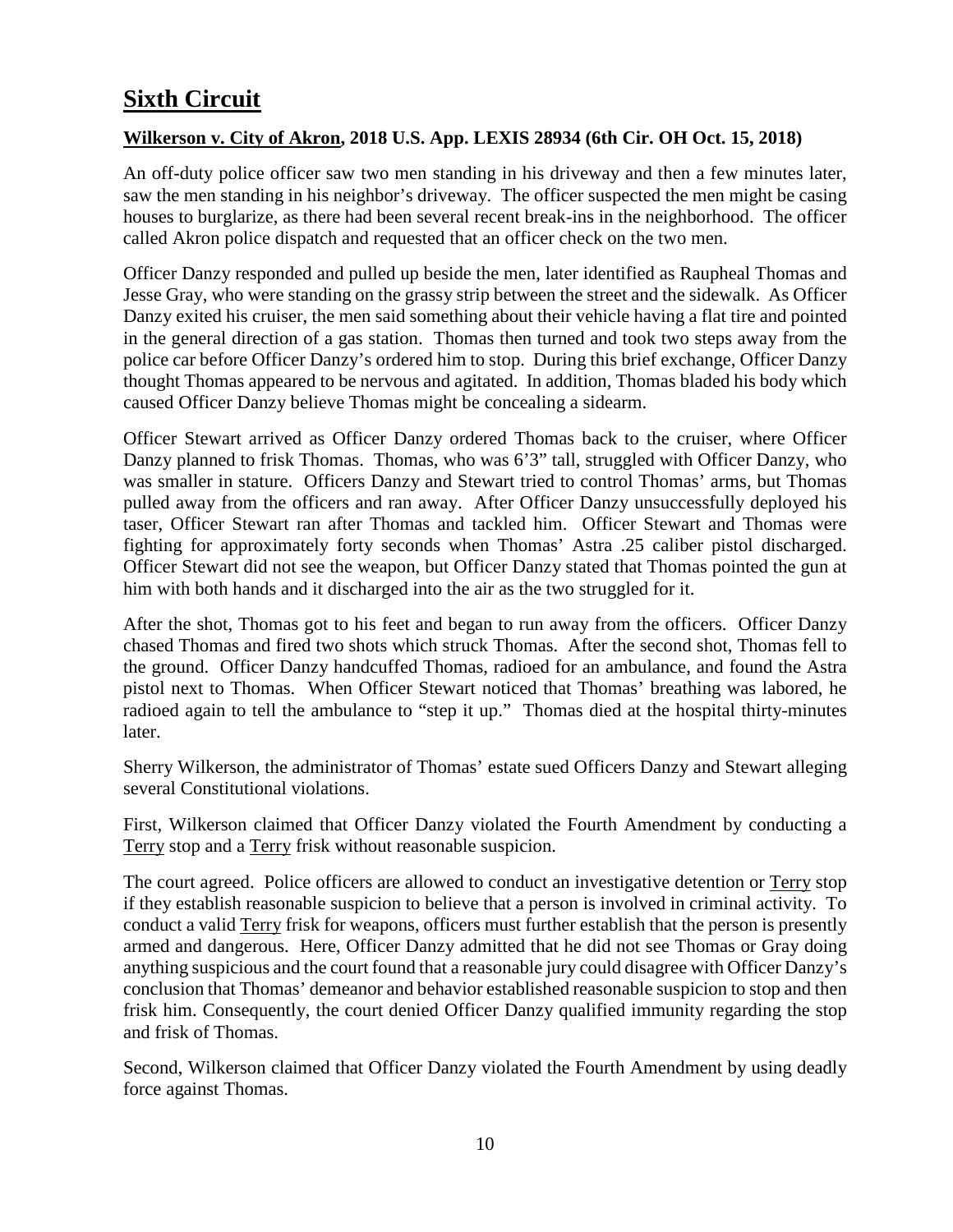The court disagreed. It was undisputed that in the minute before Officer Danzy fired, he and Officer Stewart were wrestling a large and resistant suspect, who had managed to fight off both officers at the same time. In addition, while the three men struggled on the ground, it was undisputed that Thomas' firearm discharged and that Thomas freed himself and began to run away. Finally, there was no evidence that Thomas had left the gun behind when he fled and that nothing prevented Thomas from turning to fire upon the pursuing officers. Based on these facts, the court held that in the moments preceding the decision to fire, a reasonable officer in Officer Danzy's position would have probable cause to believe that Thomas posed an immediate threat to both officers. The court recognized that once an officer reasonably believes a suspect poses a threat of danger to himself or others, the officer may use deadly force even if the suspect attempts to flee. The court also noted that the situation developed so quickly that it was not feasible for Officer Danzy to warn Thomas before he shot him. As a result, the court held that Officer Danzy was entitled to qualified immunity regarding Wilkerson's excessive use of force claim.

Third, Wilkerson claimed that Officers Danzy and Stewart violated Thomas' Fourteenth Amendment rights by showing deliberate indifference to Thomas' serious medical needs after Officer Danzy shot him.

Again, the court disagreed. When police officers injure a suspect while apprehending him, they generally satisfy the Fourteenth Amendment by requesting medical care and by not intentionally or recklessly delaying the suspect's access to such care. After shooting Thomas, Officer Danzy called for medical assistance immediately and Officer Stewart called again a few minutes later to urge the ambulance to "step it up." While the medics experienced some delay in parking and with Thomas' handcuffs, there was no evidence that Officers Danzy or Stewart had anything to do with the delay; therefore, they were entitled to qualified immunity on Wilkerson's deliberate indifference claim.

For the court's opinion: [https://cases.justia.com/federal/appellate-courts/ca6/17-4157/17-4157-](https://cases.justia.com/federal/appellate-courts/ca6/17-4157/17-4157-2018-10-15.pdf?ts=1539637220) [2018-10-15.pdf?ts=1539637220](https://cases.justia.com/federal/appellate-courts/ca6/17-4157/17-4157-2018-10-15.pdf?ts=1539637220)

\*\*\*\*\*

#### <span id="page-10-0"></span>**United States v. Cleveland, 2018 U.S. App. LEXIS 29505 (6th Cir. OH Oct. 19, 2018)**

Police officers lawfully seized Dockery Cleveland's cell phone during the execution of a search warrant. On November 6, 2015, officers obtained a warrant to conduct a physical and forensic search to identify electronically stored information contained in Cleveland's cell phone. The warrant directed officers to execute the warrant on or before November 27, 2015. On November 9, 2015, an officer removed Cleveland's cell phone from an evidence vault and shipped it to a laboratory for extraction of its digital data. The laboratory extracted the digital data from Cleveland's cell phone on December 21, 2015. The government introduced evidence extracted from Cleveland's cell phone at his trial on drug-related charges.

After being convicted, Cleveland argued that the district court erroneously denied his motion to suppress the data extracted from his cell phone. Cleveland claimed the data extraction was unlawful because the search warrant required the government to execute the warrant on or before November 27, 2015, a deadline by which the extraction needed to be completed. The government disagreed, arguing that the warrant's execution deadline established only the date by when the cell phone needed to be shipped to the data extraction laboratory to initiate the analysis of the cell phone's data, not when the extraction itself had to occur.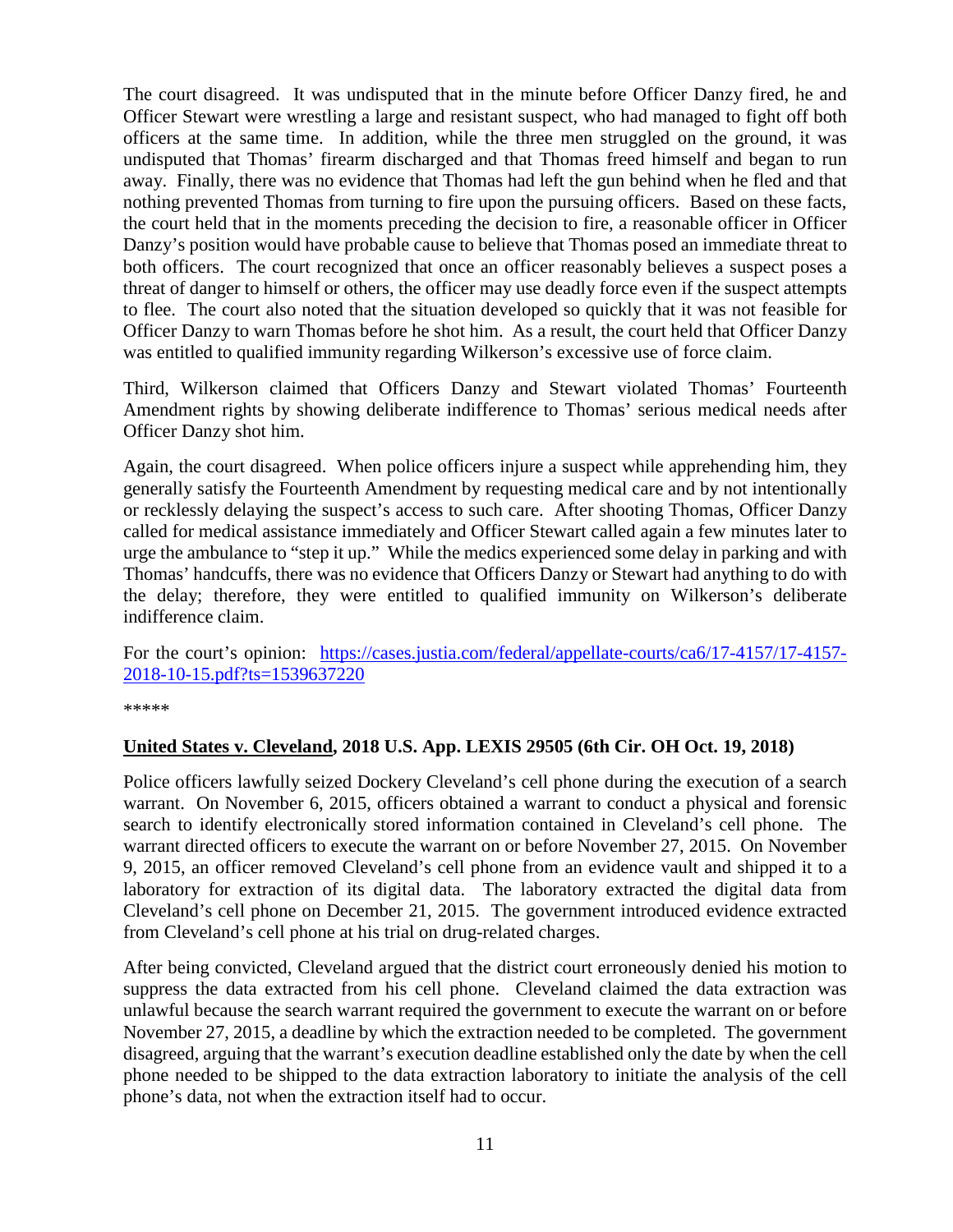The Sixth Circuit Court of Appeals agreed with the government. Under Rule 41 of the Federal Rules of Criminal Procedure, the execution period specified in a search warrant applies to the time the government has to seize a digital device or to conduct on-site copying of information from the device. This deadline does not apply to the time required to analyze and investigate the contents of the device off-site. Applying Rule 41 to the facts of this case, the court held that the November 6 warrant's execution date set a deadline of November 27, that is, the date by which the government had to seize the physical cell phone itself. Consequently, the court held that execution of the warrant occurred on November 9, 2015, when Cleveland's cell phone was removed from the evidence vault and shipped to the data extraction laboratory, which occurred before the warrant's deadline.

For the court's opinion: [https://cases.justia.com/federal/appellate-courts/ca6/17-3993/17-3993-](https://cases.justia.com/federal/appellate-courts/ca6/17-3993/17-3993-2018-10-19.pdf?ts=1539966619) [2018-10-19.pdf?ts=1539966619](https://cases.justia.com/federal/appellate-courts/ca6/17-3993/17-3993-2018-10-19.pdf?ts=1539966619)

\*\*\*\*\*

# <span id="page-11-0"></span>**Seventh Circuit**

#### <span id="page-11-1"></span>**United States v. Lopez, 2018 U.S. App. LEXIS 29401 (7th Cir. IL Oct. 18, 2018)**

Police officers received information from an informant that Lopez was involved in trafficking narcotics. After providing this tip, the informant stopped communicating with the officers and refused to provide further cooperation. The next day, acting on this tip, eight police officers went to Lopez's home and conducted surveillance.

Later that day, the officers saw a van pull into the alley and park next to Lopez's garage. The officers saw two men exit the van carrying paper shopping bags and enter the garage. An officer recognized Lopez and had a "hunch" that the bags contained contraband. The officers then saw Lopez exit the garage, get back inside the van, and drive down the alley. The other man, later identified as Lopez's brother, stayed in the garage. As Lopez drove down the alley, the officers stopped him, ordered him out of the van, and frisked him. The officers found no weapons and obtained Lopez's consent to search van. Despite finding no contraband or weapons on Lopez's person or in the van, the officers took possession of Lopez's van, keys, and cell phone. Two officers escorted Lopez back to the garage, where other officers had already detained his brother for questioning.

The officers obtained Lopez's consent to search the garage, including the paper shopping bags, but they did not find any contraband. Afterward, the officers assured Lopez that he was not under arrest and that he was free to go although the officers still retained possession of Lopez's van, keys, and cell phone. At this point, the officers requested Lopez's consent to search his house, which Lopez granted. Inside the house, the officers discovered a large amount of cash, heroin, and a firearm.

The government charged Lopez with drug and firearm-related offenses.

Lopez file a motion to suppress the evidence found during the search of his house. The district court denied Lopez's motion and he appealed to the Eighth Circuit Court of Appeals.

Unde[r Terry v. Ohio,](https://supreme.justia.com/cases/federal/us/392/1/) police officers may lawfully detain individuals without a warrant or probable cause if they have reasonable suspicion that a person is engaged in criminal activity. The court added that reasonable suspicion must be based on "specific and articulable facts." In this case,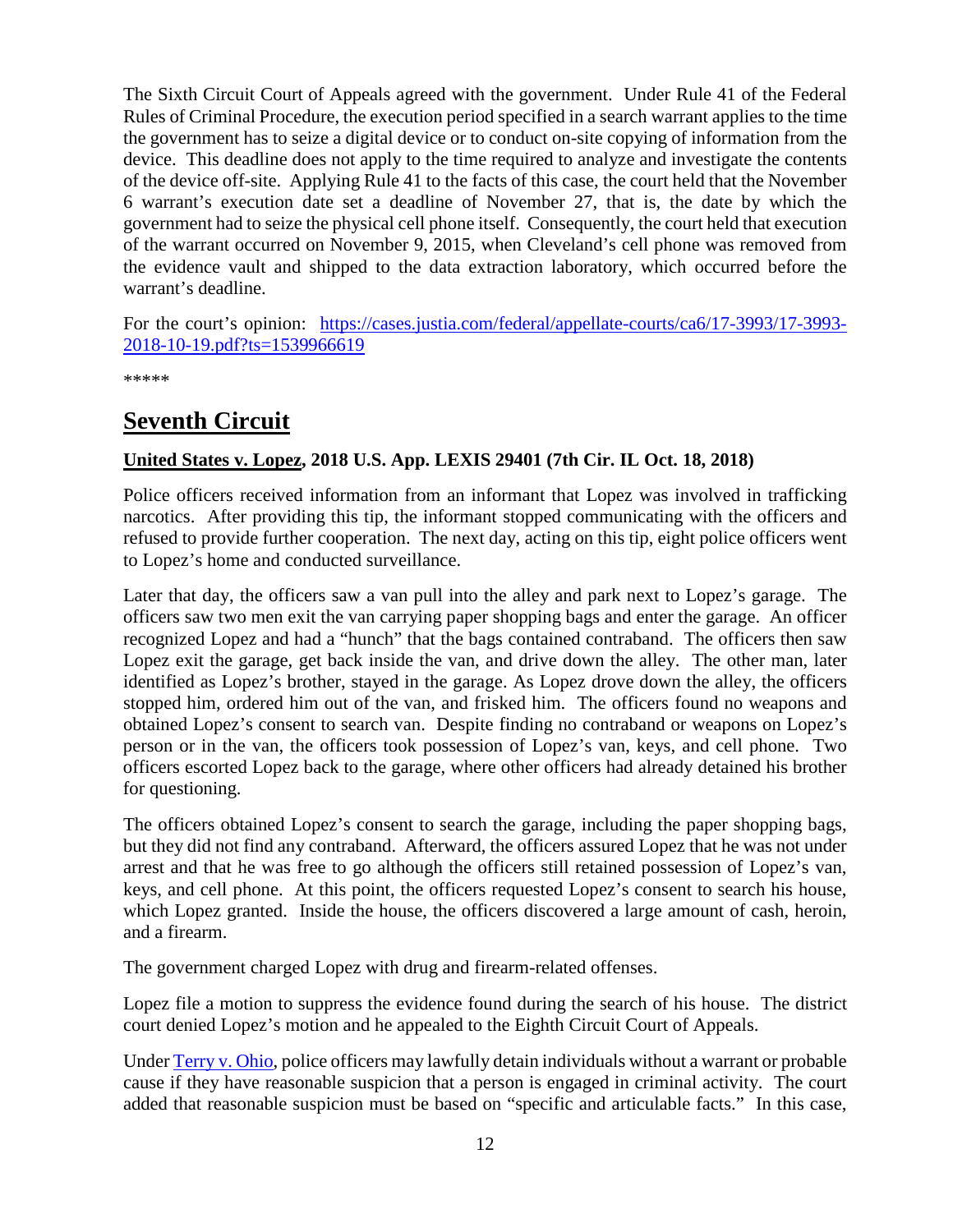because the informant refused to cooperate with the officers, the court considered him an unreliable source. As such, the court found that the reasonable suspicion standard required the officers to verify at least some facts supporting the informant's tip before seizing Lopez. The court concluded that the officers did not do such verification before they detained Lopez.

First, the officers' observations of Lopez and his brother did not corroborate any of the informant's information. The officer who decided to stop Lopez could only guess as to what was in the bags Lopez carried, which constituted no more than a "hunch." The court noted that the officers "failed to undertake even a modicum of additional investigation" to see if Lopez's actions corroborated the information provided by the informant or if Lopez's actions might create an independent basis to establish reasonable suspicion. Second, neither the informant's information nor the officers' observations established exigent circumstances that would have justified Lopez's immediate seizure. Consequently, the court held that the officers violated the Fourth Amendment when the officers seized Lopez because they did not have reasonable suspicion that he was involved in criminal activity.

Next, the court held that the officers violated the Fourth Amendment by frisking Lopez during the stop. The court stated that the authority to conduct a Terry frisk is not automatic in a drug investigation. Although frisks of suspected drug dealers have been held to be lawful because "guns are known tools of the drug trade," the court emphasized that for a frisk to be lawful, it must be based on reasonable suspicion that the suspect is presently armed and dangerous. The court found that those conditions were not present in this case, as the officers observed nothing indicating a potentially dangerous drug transaction, nor that the suspect was presently armed and dangerous.

The court further held that even if the original stop had been justified, the officers continued to detain Lopez beyond the time necessary to complete any investigation based on their claimed reasonable suspicion. Specifically, the court concluded that after the officers looked inside the paper bags and searched the garage, any suspicion that Lopez was involved in drug trafficking should have been dispelled.

Finally, the court held that because the officers detained Lopez in violation of the Fourth Amendment, his consent to search the house was involuntary. The government argued that when the officers obtained Lopez's consent to search he was no longer being detained and was free to leave. However, the court found that while an officer told Lopez that he was free to go, another officer still had Lopez's keys, van, and cell phone and that another six officers remained in his garage. Under these circumstances, the court held that no reasonable person would believe that he was free to leave.

For the court's opinion: [https://cases.justia.com/federal/appellate-courts/ca7/17-2517/17-2517-](https://cases.justia.com/federal/appellate-courts/ca7/17-2517/17-2517-2018-10-18.pdf?ts=1539900018) [2018-10-18.pdf?ts=1539900018](https://cases.justia.com/federal/appellate-courts/ca7/17-2517/17-2517-2018-10-18.pdf?ts=1539900018)

\*\*\*\*\*

# <span id="page-12-0"></span>**Eighth Circuit**

#### <span id="page-12-1"></span>**Karels v. Storz, 2018 U.S. App. LEXIS 28917 (8th Cir. MN Oct. 15, 2018)**

Brittany Karels rented a room in the basement of Jennifer and Robert Owens' home. After Karels and Jennifer became engaged in an argument, Robert called 911 and reported that Karels was drunk. Officers Storz and Norlin were dispatched to the Owens' home and when they arrived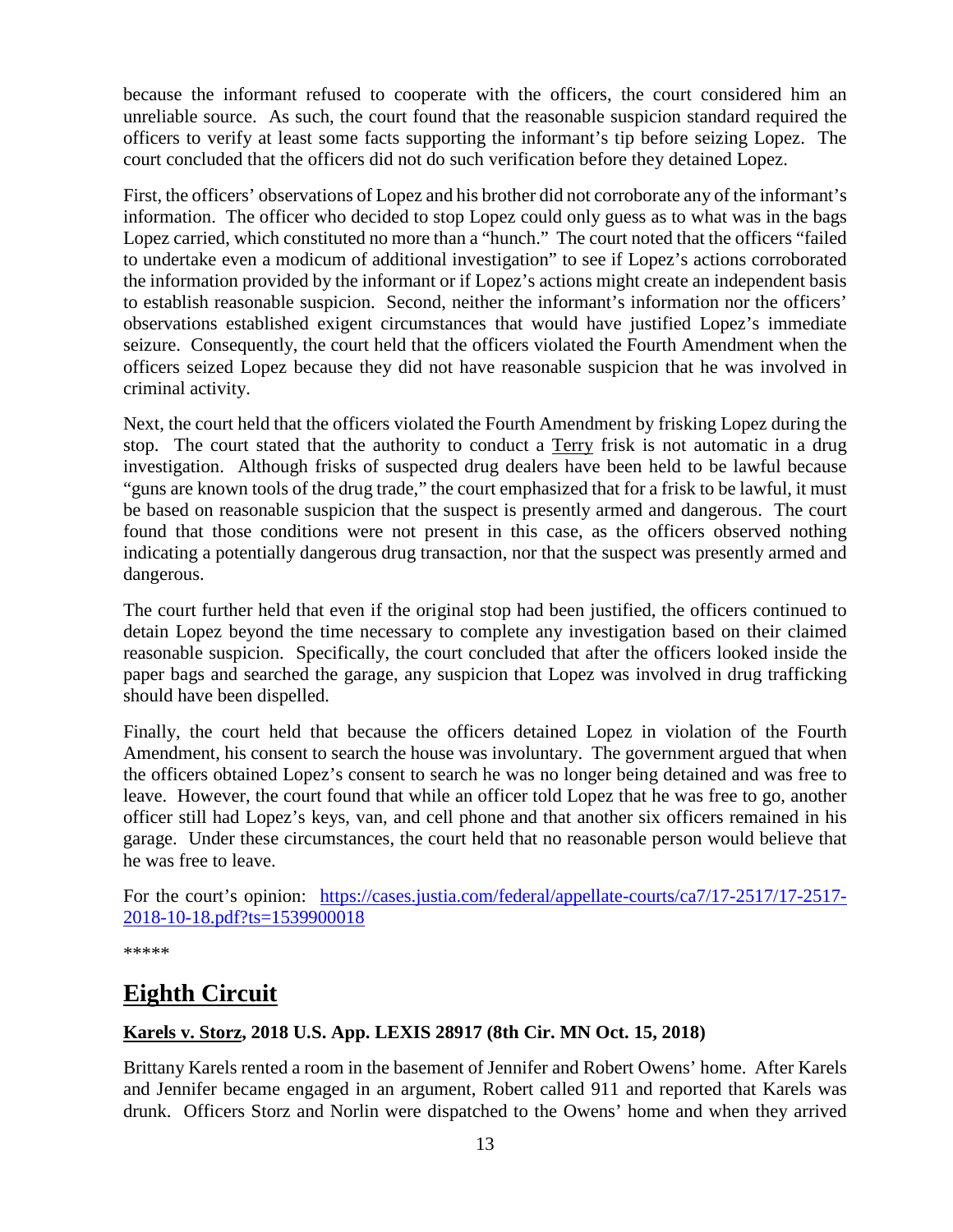Karen and Jennifer were still arguing inside the house. The Owenses told the officers they did not feel threatened by Karels, but they wanted her to go to her room because she had been drinking and was being argumentative.

After conducting a brief investigation, Officer Storz told Karels that she was under arrest and told her to place her hands behind her back. Officer Storz then grabbed Karels' left wrist and brought it behind her back as she told him that she was going to put the cigarette she was smoking in a coffee can that was being used as an ashtray. At this point, Officer Norlin grabbed Karels' right wrist, guiding it toward the coffee can, and away from Officer Storz, so she could dispose of the cigarette. As Officer Storz felt Karels pull away from him, he ordered her to stop resisting arrest, to which Karels replied, "I've got a lit cigarette in my hand." Officer Storz twisted Karels' left arm behind her and slammed her onto the concrete steps. At the time of the incident, Karels was five feet five inches tall and weighed 185 pounds, while Officer Storz was more than six feet tall and physically fit. After her arrest, Karels complained of pain in her left arm and was eventually treated for a fractured arm.

Karels was charged with disorderly conduct, obstruction without force, possession of marijuana and possession of drug paraphernalia, all misdemeanors. Karels pleaded guilty to disorderly conduct and the remaining charges were dismissed.

Karels sued Officer Storz under 42 U.S.C. § 1983 claiming that Storz violated the Fourth Amendment by using excessive force while arresting her.

After the district court denied Officer Storz qualified immunity, he appealed. The Eighth Circuit Court of Appeals agreed with the district court that Officer Storz was not entitled to qualified immunity, as his use of force against Karels was not objectively reasonable.

First, the officers responded to a report of a person who was drunk and argumentative in a home where she was living at the time, which is not necessarily a crime. Second, Karels did not attempt to physically harm the officers or the Owenses, who told the officers that they did not feel threatened by Karels. Third, the officers charged Karels with four non-violent, non-severe misdemeanor offenses. Fourth, although Karels conceded that it might have felt like she was pulling away from Officer Storz as Officer Norlin pulled her right arm towards the coffee can, the court found that a reasonable officer in Officer Storz's position would have realized that Karels was extinguishing her cigarette with the other officer's help. As a result, the court held a jury could find that a reasonable officer in Officer Storz's position would not have perceived Karels' actions as resistance.

The court further held that case law clearly established that a reasonable officer would have understood that he could not forcefully take down Karels, a non-violent, non-threatening misdemeanor suspect, who was not actively resisting arrest or attempting to flee, in the manner in which Officer Storz did.

For the court's opinion: [https://cases.justia.com/federal/appellate-courts/ca8/17-2527/17-2527-](https://cases.justia.com/federal/appellate-courts/ca8/17-2527/17-2527-2018-10-15.pdf?ts=1539617422) [2018-10-15.pdf?ts=1539617422](https://cases.justia.com/federal/appellate-courts/ca8/17-2527/17-2527-2018-10-15.pdf?ts=1539617422)